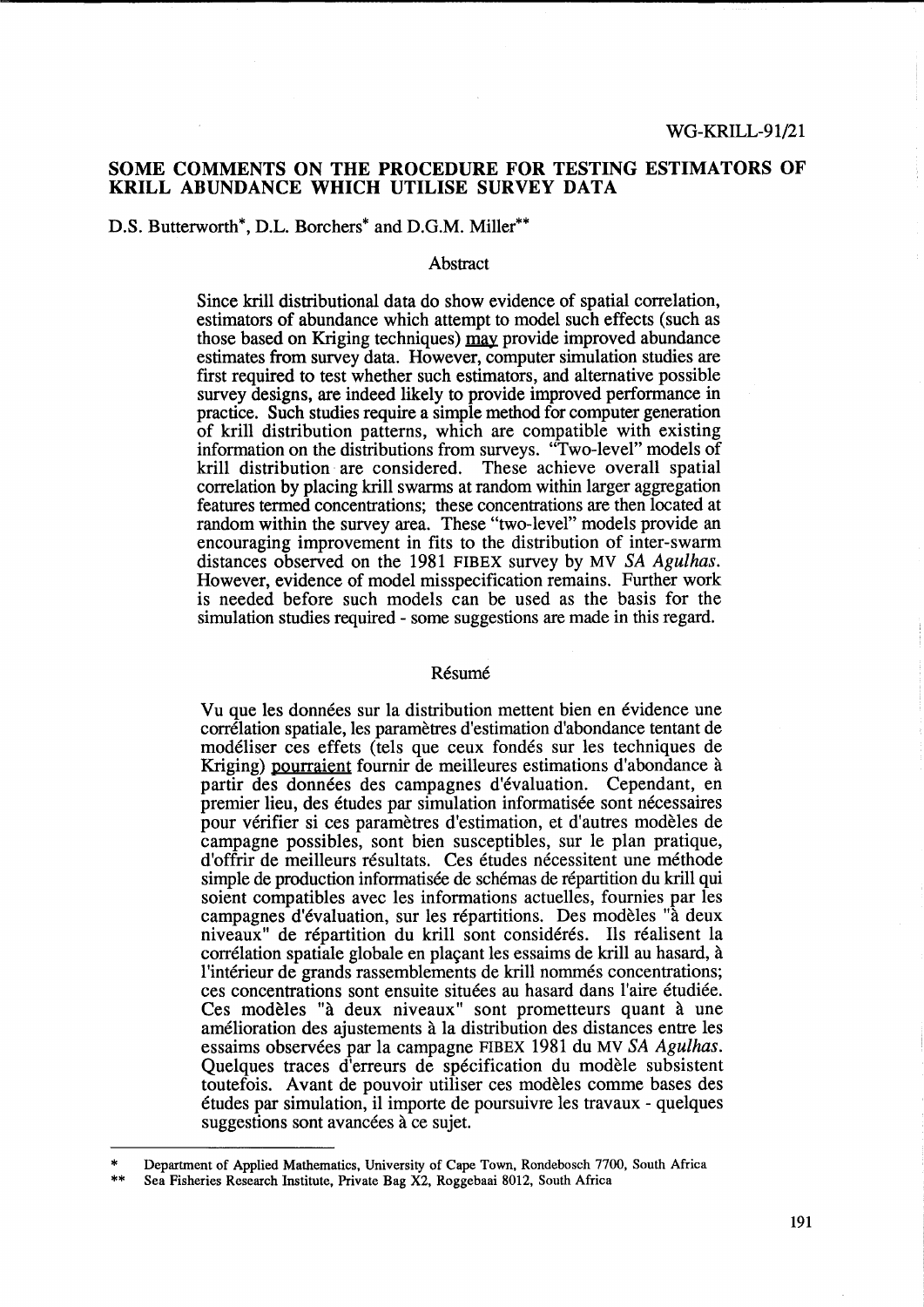#### Резюме

В связи с тем, что данные по распределению криля действительно указывают на пространственную взаимосвязь, показатели численности (например основанные на методе Крайга), направленные на моделирование подобных эффектов могут представить более точные оценки численности на основе съемочных данных. Тем не менее, первой целью исследований  $\overline{a}$ компьютерному моделированию является проверка вероятности действительного улучшения эффективности на практике подобных показателей и возможных альтернативных схем съемок. Такие исследования требуют внедрения простого компьютерного производства метода моделей совместимы распределения криля. которые  $\mathbf C$ существующими съемочными данными по распределению. Рассматриваются "двухступенчатые" модели распределения криля. С помощью этих моделей можно получить пространственное соотношение. произвольно общее поместив скопления криля в пределах бльших агрегаций, называемых концентрациями; затем эти концентрации произвольно помещаются в пределах района съемки. Использование этих "двухступенчатых" моделей обеспечвает получение более точных подгонок к распределению расстояний между скоплениями, зарегистрированными в ходе съемки FIBEX, проведенной судном SA Agulhas в 1981 г. Тем не менее, имеется доказательство неправильного построения модели. Прежде чем эти модели могут быть качестве основы для требуемых использованы в исследований по моделированию, необходимо продолжить работу в этой области - в этой связи в данном труде приводится несколько предложений.

#### Resumen

Debido a que los datos de distribución del krill presentan evidencia de una correlación espacial, los estimadores de abundancia que intentan modelar tales efectos (como aquellos basados en las técnicas Kriging) podrían proporcionar estimaciones de abundancia mejoradas utilizando los datos de prospección. Sin embargo, se necesita primero hacer estudios de simulación computerizada para investigar si en efecto, tales estimadores, y posibles diseños alternativos de prospección, podrían proporcionar un mejor rendimiento. Tales estudios requieren un método simple para generar patrones de distribución de krill por medios computerizados, que sean compatibles con la información actual obtenida de las prospecciones. En este documento se consideran modelos de distribución de krill de "dos niveles". Estos logran una correlación espacial global mediante la posición aleatoria de las agrupaciones de krill dentro de mayores agregaciones denominadas concentraciones; estas concentraciones a su vez, son localizadas aleatoriamente dentro del área de prospección. Estos modelos de "dos niveles" proporcionan un alentador avance en los ajustes de la distribución de las distancias entre agregaciones observadas durante la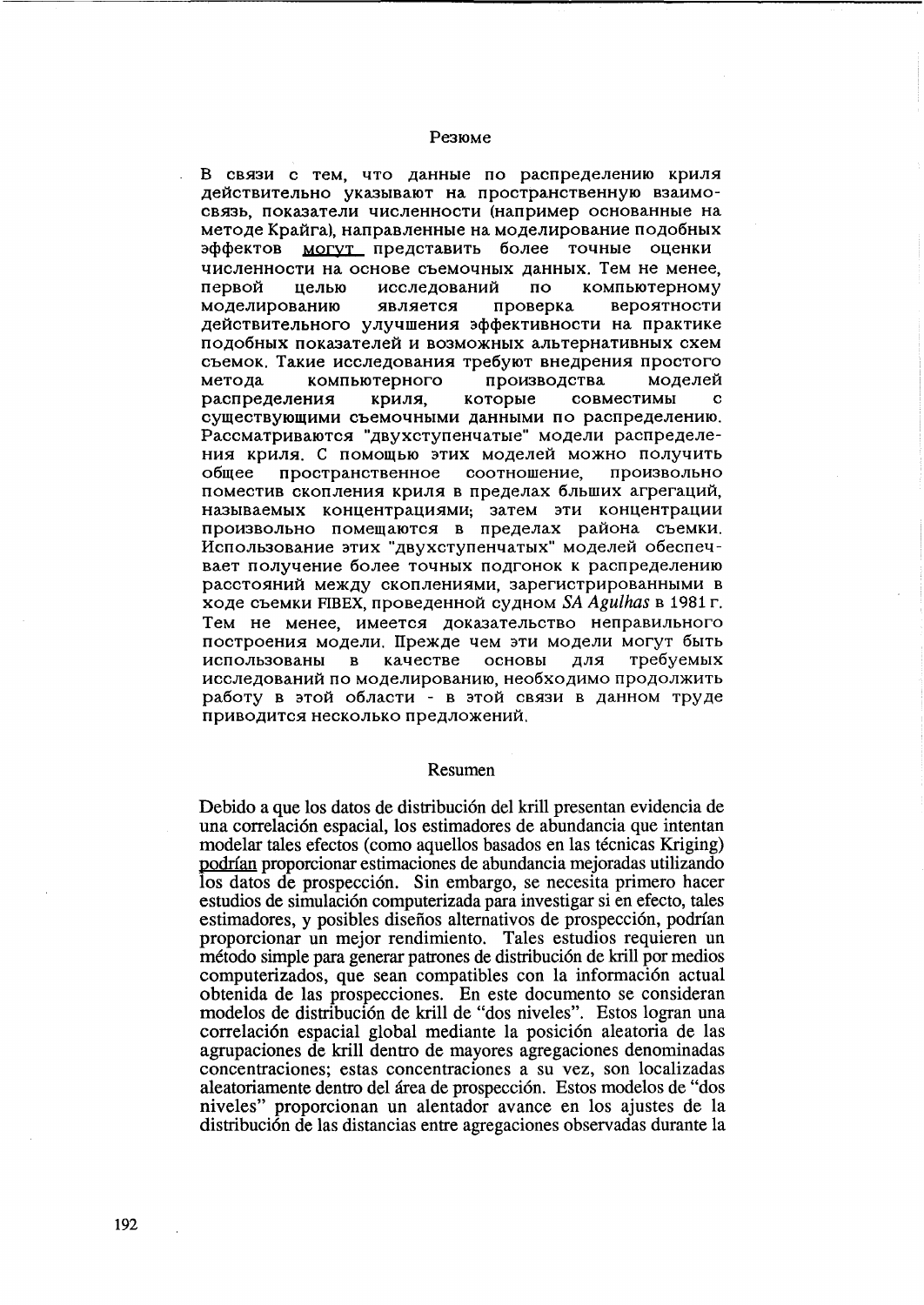prospecci6n FIB EX de 1981, realizada por el buque *SA Agulhas.* Sin embargo, aún existe evidencia de errores de especificación en los modelos. Se necesita llevar a cabo más investigación antes de que se puedan utilizar tales modelos como la base para los estudios de simulación requeridos - se plantean algunas sugerencias a este respecto.

# 1. INTRODUCTION

A "straightforward" approach to abundance estimation from surveys of marine resources is to place a set of transects at random in the area of interest. The density estimate from each transect is then treated as an independent estimate of the density in the area, and the mean and associated standard error of the set of estimates from each transect (weighted appropriately in relation to transect length if necessary) immediately provide an estimate of overall abundance and of its variance. For the best possible precision (given a constraint on the survey effort available), the area should be pre-stratified on the basis of *a priori* expectations of density variations, with effort allocated so as to minimise the anticipated variance. Further, within any stratum, the directions of the transects should be chosen to lie parallel to any *a priori*  expectation of density trend. Substitution of a fully random survey design by a systematic one would be a satisfactory procedure in most circumstances.

An objection that has been raised to this approach is that it is discarding the information on the spatial variation of density along a transect which is obtained during the survey. In the case of krill, it has been suggested (Foote and Stefansson, 1991) that estimation procedures such as Kriging, which model spatial correlation effects, could be used to produce improved estimates of abundance and its variance by making use of these within-transect data.

Incorporating spatial correlation in the estimation procedure requires that the values of additional parameters be estimated from the data. If krill swarms are in fact located at random within the stratum concerned, such an exercise can lead only to a reduction in the precision of the abundance estimate eventually obtained. Accordingly, the first question which needs to be addressed is whether there are data that do indeed show that krill swarm distributions exhibit spatial correlation. An answer is provided by the analysis by Miller and Hampton (1989a) of the distribution patterns of the swarms encountered during the 1981 FIBEX survey of an area of the south-west Indian Ocean by MV *SA Agulhas.* This demonstrates that that distribution was definitely non-random at the scale of the whole area surveyed, although there were indications of randomness at a smaller scale.

Accepting therefore that krill distributions do exhibit spatial correlation, the next question is whether estimators which attempt to model such effects will provide improved estimates of overall abundance from survey data than those, such as the "straightforward" approach above, which do not. This may also have implications for survey design, as different designs may provide improved estimates if a technique such as Kriging, for example, is used for estimation purposes. This question cannot be answered immediately, because the benefits of basing estimation on a model which better reflects the real situation, may nevertheless still be outweighed by the costs arising from the estimation of additional model parameters which may increase the variance of the abundance estimate.

The answer is therefore case dependent, and can only be obtained by computer simulation studies. Essentially these involve four steps:

(i) setting up a "real" krill distribution on the computer;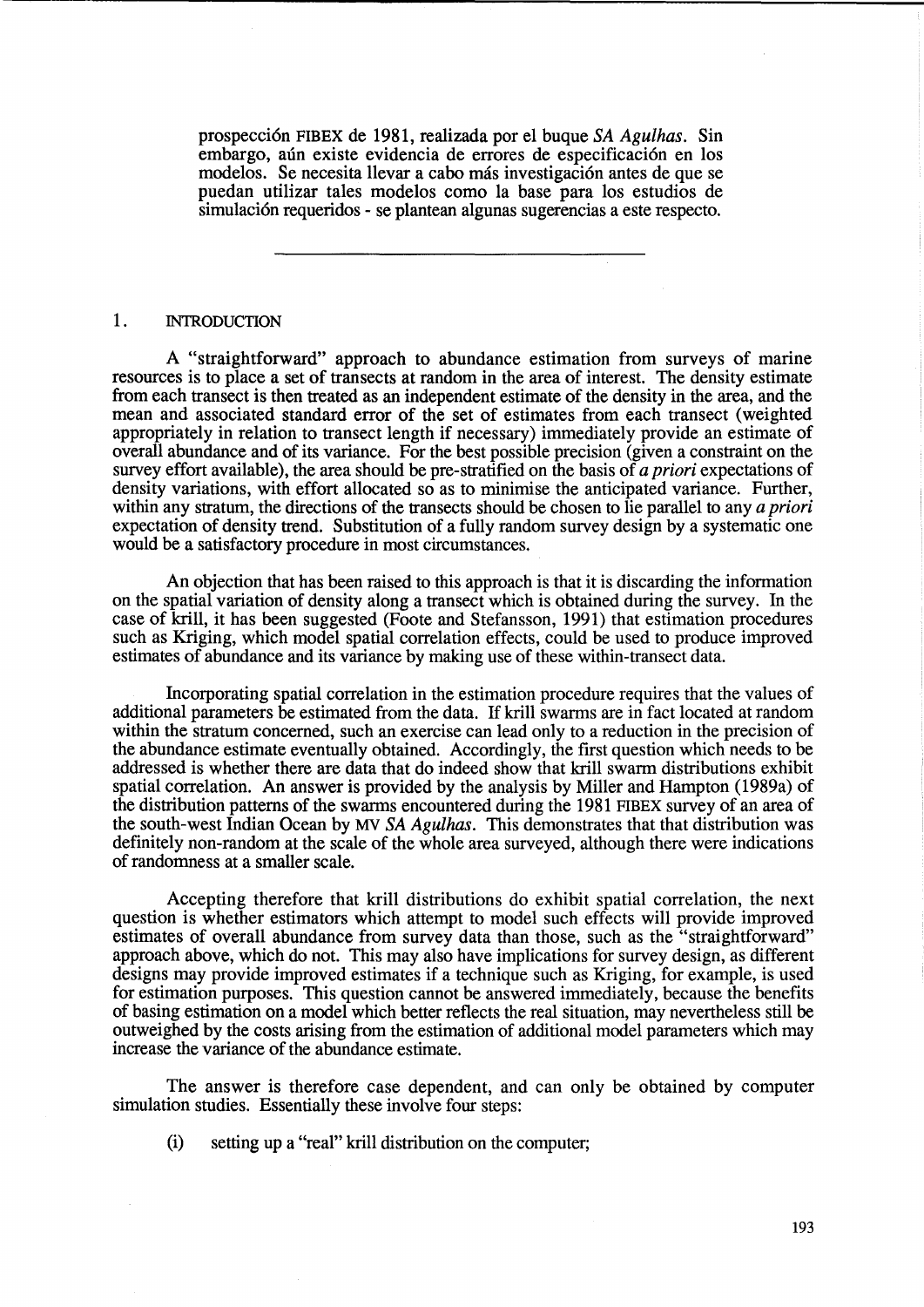- (ii) carrying out a "survey" of this distribution, to provide data of the kind which would be obtained from an actual survey;
- (iii) analysing the data provided using the estimation procedure proposed, to obtain an abundance estimate; and
- (iv) comparing that abundance estimate with the abundance of the "real" krill distribution (which is known to the computer), to ascertain how well the estimation procedure has performed.

Since stochastic factors are involved in these steps (both in generating the distribution, and in the sampling process effected by the survey), the procedure has to be repeated many times on the computer to ascertain the statistical properties (such as bias and variance) of the combination of survey design and estimation procedure proposed.

The "real" distribution set up in step (i) should reflect the known characteristics of krill distributions as closely as possible. Generating such distributions on the computer is simple if they are required to be random representations of an underlying average density, which is either constant or follows a given trend in space. However, once spatial correlation effects need to be introduced, this exercise becomes distinctly non-trivial. Ideally one would wish to generate the simulated distributions from empirical observations, but the essential difficulty is that the data are collected along <u>one</u>-dimensional transects, whereas it is a two-dimensional structure which has to be generated. Techniques are available which can generate spatially correlated data using the correlation model underlying the Kriging technique [decomposition of covariance matrix, see Fishman (1973)]. However, a possible objection to using these is that the true potential of a Kriging-based estimation procedure may be inflated if the "real" distributions are generated in this way, because this approach cannot make allowance for model misspecification (i.e., differences between the process actually governing the "real" distribution, and that assumed for the purposes of estimation from the data collected).

One simple approach to generating spatially correlated data is to use a two stage process. Thus, the krill distribution is envisaged to be comprised of larger scale concentrations distributed at random through the area; then, within each concentration, the krill swarms themselves are distributed at random. The simulated krill distributions generated by Butterworth (1989) and Mangel (1989) in their studies of the potential utility of krill fishery CPUE data to index abundance had this two-level structure. Generation of such data again becomes straightforward, because of the random nature of the placement of concentration centres and swarms within concentrations. However, viewed overall, the distribution of the krill swarms generated will exhibit positive spatial correlation.

This is an attractive basis upon which to proceed, but the final question which remains is whether the spatial correlation patterns exhibited by actual krill distributions are compatible with a simple two-level structure. This paper makes an initial attempt to address this question but reanalysing the data considered by Miller and Hampton (1989a) using simple two-level models.

# 2. DATA AND METHODS

The krill data analysed by Miller and Hampton (1989a) are shown in Figure 1, which is a reproduction of Figure 1 of their paper. There are significant differences between day- and night-time distribution patterns; further, an underlying density trend could be argued from inspection of this plot. However, for the purposes of the simple analyses of this paper, these complications will be overlooked.

If the krill swarms detected were randomly distributed over the area surveyed, the distances between successive swarms encountered should follow an exponential distribution.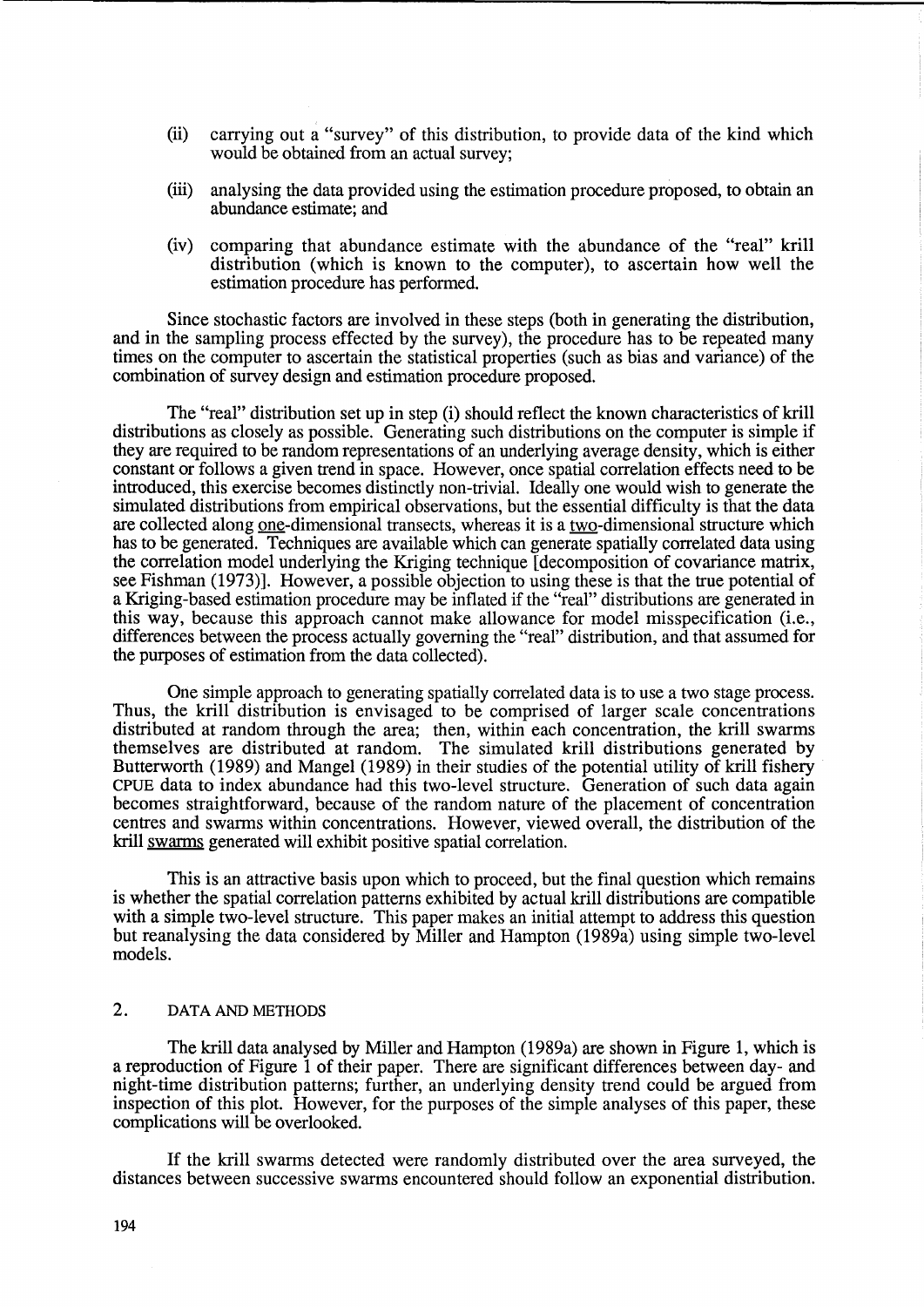Miller and Hampton (1989a) showed that the data exhibit significant deviations from such a distribution, so that the hypothesis that the overall distribution is random can be rejected.

Instead, we model a two-level distribution structure of concentrations and swarms-within-concentrations (as discussed above, and in line with the hierarchy of structure discussed in Miller and Hampton, 1989b) under the assumption of a random distribution at each level. Two models are considered. The first (A) is based on the relationship:

 $P_A(y) =$  Prob[encounter swarm]

= Prob[encounter swarm if within concentration] x Prob[within concentration] + Prob[encounter swarm (i.e., next concentration) if outside concentration] x Prob[outside concentration]

$$
= \lambda_1 e^{-\lambda_1 y} w + \lambda_2 e^{-12y} (1 - w) \tag{1}
$$

where **y** is the distance travelled since the last swarm was encountered,

 $\lambda_1$  is proportional to the number of swarms per unit area within a concentration,

 $\lambda_2$  is proportional to the number of concentrations-per-unit area, and

w is the fraction of the survey area covered by concentrations.

Model (B) is less formally motivated, and has the form:

 $P_B(y) =$  Prob[encounter swarm]

=  $\alpha e^{-\lambda_1 y}$ <br>=  $\alpha e^{-\lambda_1 Y} e^{-\lambda_2 (y-Y)}$ (2)  $y \leq Y$  $v > Y$ 

where  $\alpha = [\lambda_1^{-1} (1 - e^{-\lambda_1 Y}) + \lambda_2^{-1} e^{-\lambda_1 Y}]^{-1}$ , and

Y is related to the (typical) radius of the concentration.

The basic assumption underlying this approach is that once a distance greater than  $Y$  has been travelled without encountering a swarm, the vessel has passed outside the concentration boundary so that the probability-per-unit distance (g) of encountering a swarm drops to a lower value. In principle, the constants of proportionality for the two expressions of equation (2) could differ, but in the interests of parsimonious parametrization, continuity (though, of course, not derivative continuity) of probability as a function of  $y$  (and therefore continuity at Y) is assumed. In reality, concentrations would have different radii, so that the true probability function would be some weighted average of equation (2) over different values of Y, which would then smooth out any discontinuity. Equation (2) may thus still remain a reasonable empirical representation of such a function.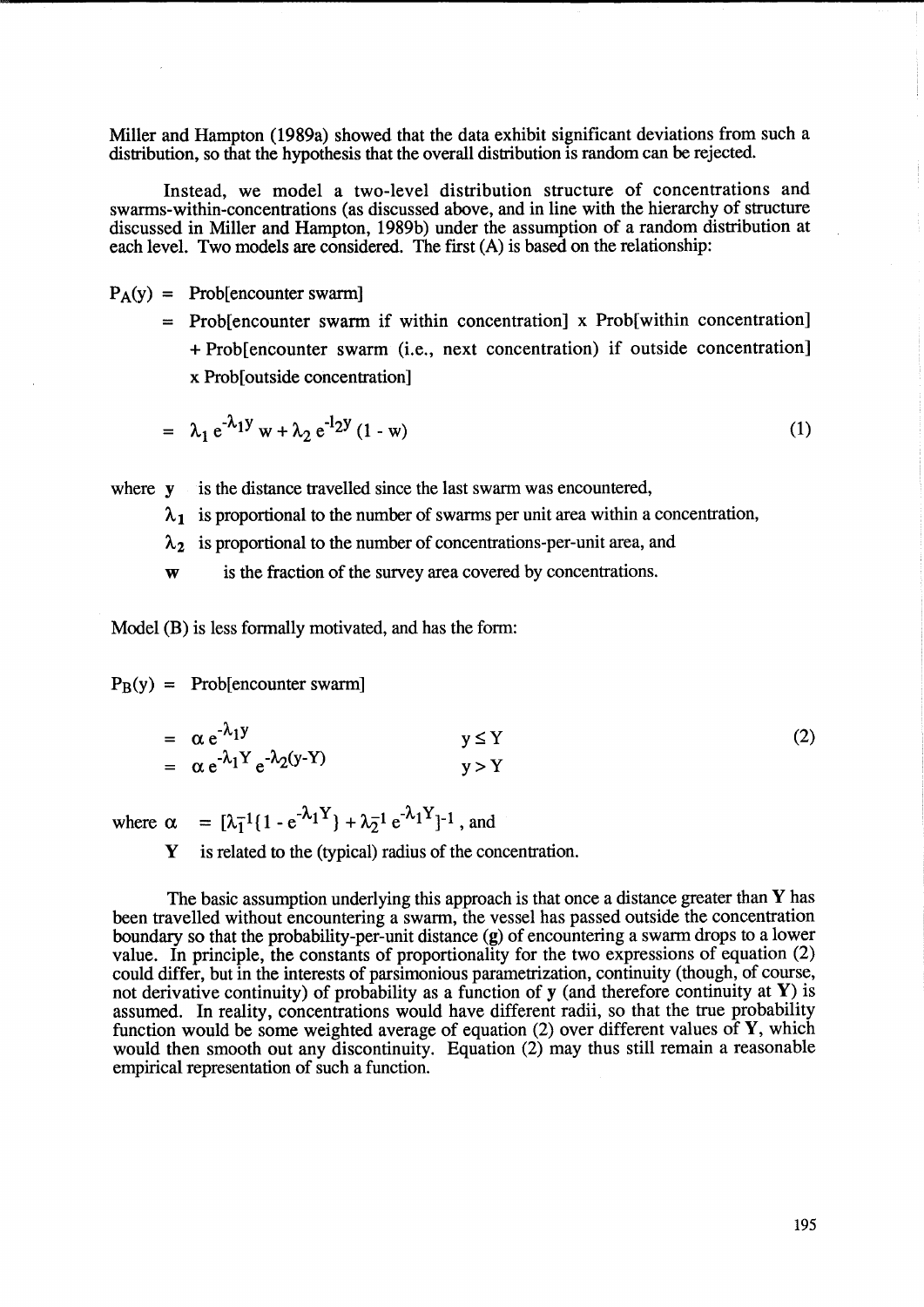Both models have three parameters to be estimated from the data:

 $(A)$ :  $\lambda_1$ ,  $\lambda_2$ , w (B):  $\lambda_1, \lambda_2, Y$ 

The parameters were estimated by numerical maximization of the respective likelihood

n n functions  $\pi$  P<sub>A</sub>(y<sub>i</sub>) and  $\pi$  P<sub>B</sub>(y<sub>i</sub>). The data to which these models were then applied  $i=1$   $\qquad \qquad i=1$ comprises  $n = 1$  566 successive inter swarm distances  $(y<sub>i</sub>)$ , where these distances were measured from centre-to-centre of each intercept of a krill swarm (see Miller and Hampton, 1989a, for the definition of this measure, which they name BSWC). [Note: Not all the kriU aggregations encountered were necessarily "swarms" as conventionally defined, but this level of detail is ignored for this analysis, so that the term "swarm" is used throughout for convenience.]

# 3. RESULTS AND DISCUSSION

The results of the fits of models (A) and (B) to the data are given in Table 1 and Figure 2. This table also includes the fit for an assumed random distribution, i.e. the negative exponential:

$$
P_{NE}(y) = \lambda_1 e^{-\lambda_1 y} \tag{3}
$$

Though this is the same form as fitted by Miller and Hampton (1989a) to these data, the results are different. This is because the maximum likelihood estimator:

$$
\widehat{\lambda}_1 = n / \left( \frac{n}{\sum y_i} \right) \tag{4}
$$

was used here, while Miller and Hampton used the estimator:

$$
\hat{\lambda}_1 = (\ln 2)/y_{\text{median}} \tag{5}
$$

These two estimators are deterministically identical (if the model assumed is correct). The estimator of equation (5) has the advantage of being more robust to occasional outliers at large y, and is more appropriate if fitting the data at smaller y is of the greatest concern. However, in the context of modelling the distribution at all scales (not just the smaller scale), the numerous large inter-swarm distances cannot all be dismissed as outliers, so that use of this estimator becomes questionable given the obvious model misspecification. The maximum likelihood estimator of equation (4) has therefore been used instead, and provides comparability with the fitting procedures used for the other models.

The  $x^2$  values in Table 1 and Figure 2 show that the two-level models (A) and (B) achieve fits to the data which are much improved to that of the negative exponential. The fits of the two-level models are very similar, both indicating a change in the pattern of the distribution (to a much slower decline with y) at a scale of some 5 to 7 km. However, both fits show the same systematic deviations from the data, with predictions that are somewhat too low between  $[0, 0.5]$  and  $[2, 20]$  km, and too high in the complementary ranges. The fact that the  $x^2$  values still indicate statistically significant lack of fit in both cases, means that model misspecification does remain to some extent.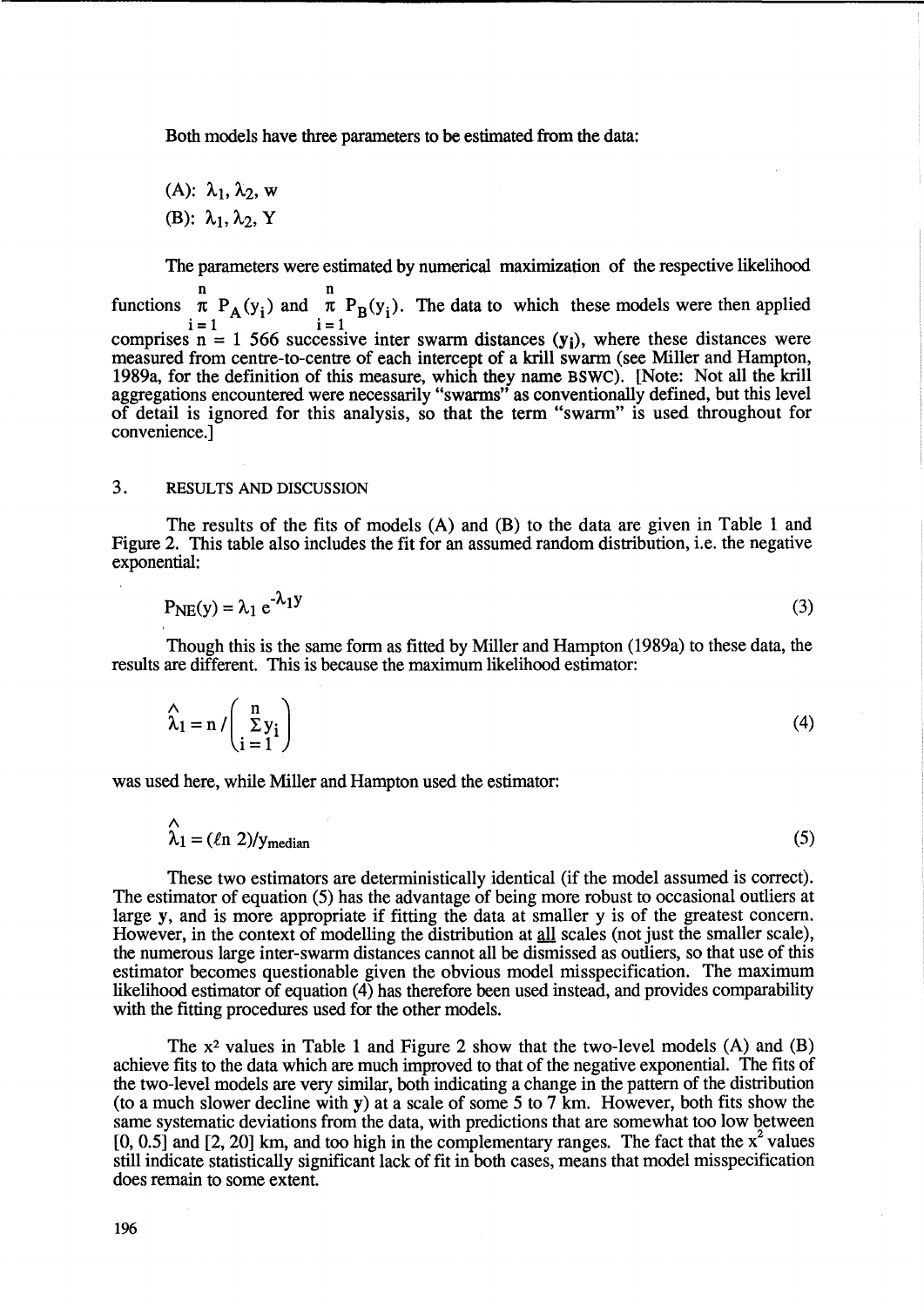It is appropriate to consider whether the estimates of the model parameter values are meaningful, given other data available from the survey. Attention is confined to model (A), which (on a minimum  $x^2$  basis) provides a better fit than model (B) for the same number of estimable parameters. Consider a simple situation where all swarms are circular with the same radius r, and all concentrations also circular with identical radii R. If there are d swarms per unit area within a concentration, and the density of concentrations in the survey region is D per-unit area, then the following relationships hold:

$$
\lambda_1 = 2rd
$$
  
\n
$$
\lambda_2 = 2RD
$$
  
\n
$$
w = \pi R^2 D
$$
 (6)

The mean intercepted swarm length  $(\ell)$  in such a model is given by:

 $\ell = \pi r/2$ (7)

Data from the survey gives a value for P of (26.786/1567), which yields:

$$
r = 0.0109 \text{ km} \tag{8}
$$

Substituting this and the parameter estimates of Table 1 into equations (6) gives the values:

$$
d = 54.6 \quad \text{swarms/km}^2
$$
  
R = 13.7 km  
D = 0.00146 concentrations/km<sup>2</sup> (9)

This simple model makes a prediction for the fraction (f) of the survey area covered by krill, viz:

$$
\begin{aligned}\n\Lambda &= d\pi r^2. D\pi R^2 \\
&= 0.0175\n\end{aligned} (10)
$$

The corresponding observed value is:

$$
f_{\rm obs} = 26.786 \text{ km covered by krill} / 6579.654 \text{ km surveyed} = 0.00407
$$
 (11)

i.e. a some four-fold discrepancy.

This discrepancy is not that discouraging, given the oversimplification of calculations which were performed on the assumptions that all swarms and concentrations are circular and have fixed sizes, and further the model misspecification evident for model (A) [and (B)]. The "problem" seems to be the "high" estimate for w, which implies that concentrations covered as much of 86% as the survey area - seemingly an unrealistically high proportion?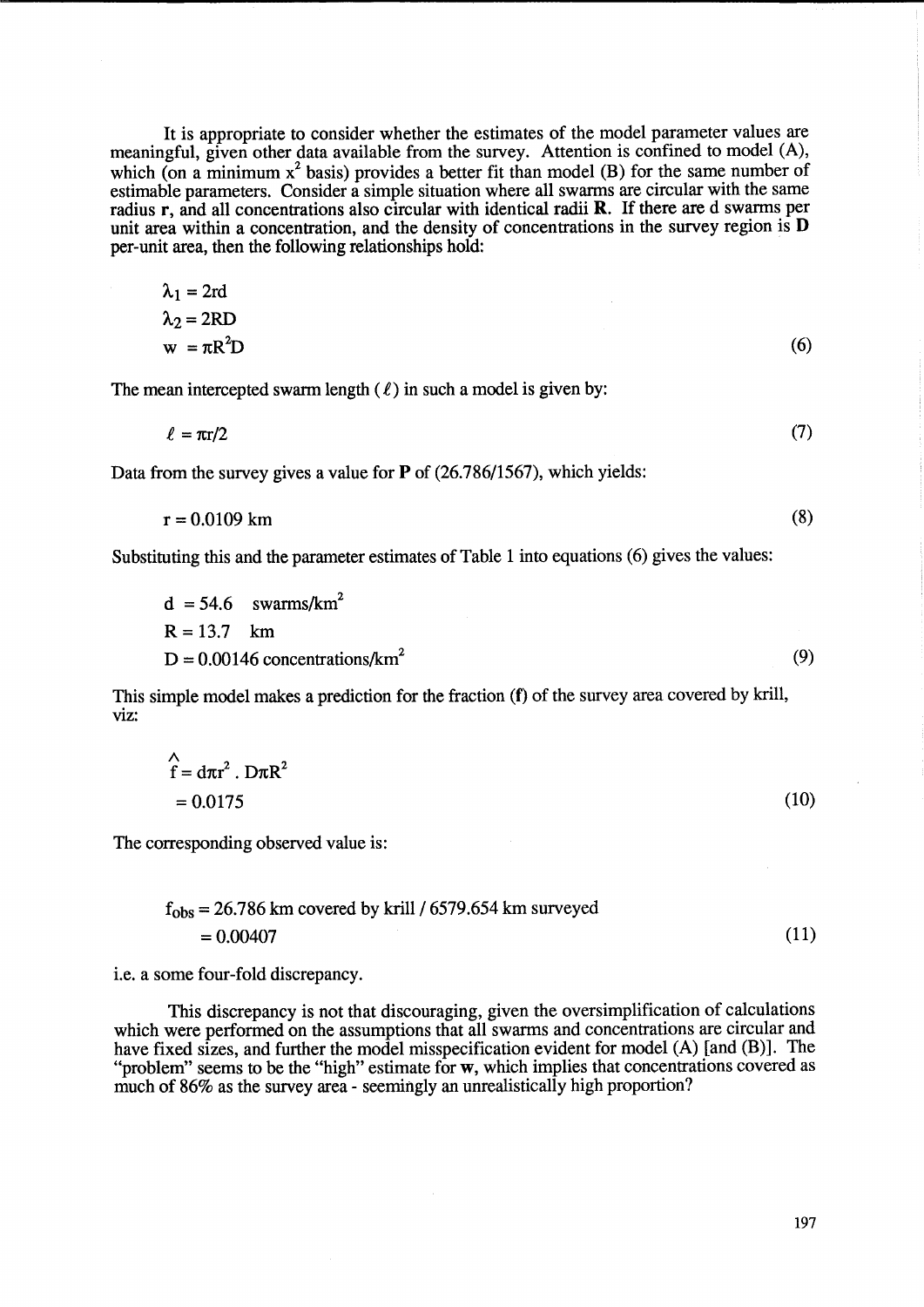Model (A) can be constrained to be consistent with the observed value for f. This requires that:

$$
\pi r \lambda_1 w/2 = f_{obs}
$$
  
i.e.  $w = 2 f_{obs} / (\pi r \lambda_1) = 0.238 / \lambda_1$  (12)

so that model (A) becomes:

$$
P_A^*(y) = 0.238 e^{-\lambda_1 y} + (1 - 0.238/\lambda_1) \lambda_2 e^{-\lambda_2 y}
$$
 (13)

The results for this two-parameter version of the model can be found in the column headed: 'Model (A) "constrained" ' in Table 1. Clearly the quality of fit has deteriorated

*1\*  substantially, indicating that the discrepancy between the values of f and  $f_{obs}$  in equations (10) and (11) above is not trivially resolvable.

### 4. CONCLUDING REMARKS

The ability of the two-level models considered to mimic an observed spatial distribution pattern for krill swarms is encouraging. Nevertheless, evidence of model misspecification remains, and the ability of more complex models to provide improved fits to data needs to be investigated. This should be done before such models are used to provide simulated krill distributions for tests of alternative survey strategies and krill abundance estimators, because realistic distributions are required if the tests are to give reliable results.

One immediate priority for future work would seem to be the application of the models developed here to other krill data sets, to see whether similar estimates of parameter values are obtained. Another would be the extension of the models to allow the  $\lambda$  values to vary with position in a simple way, so as to reflect overall spatial trends in krill density.

 $\overline{I}$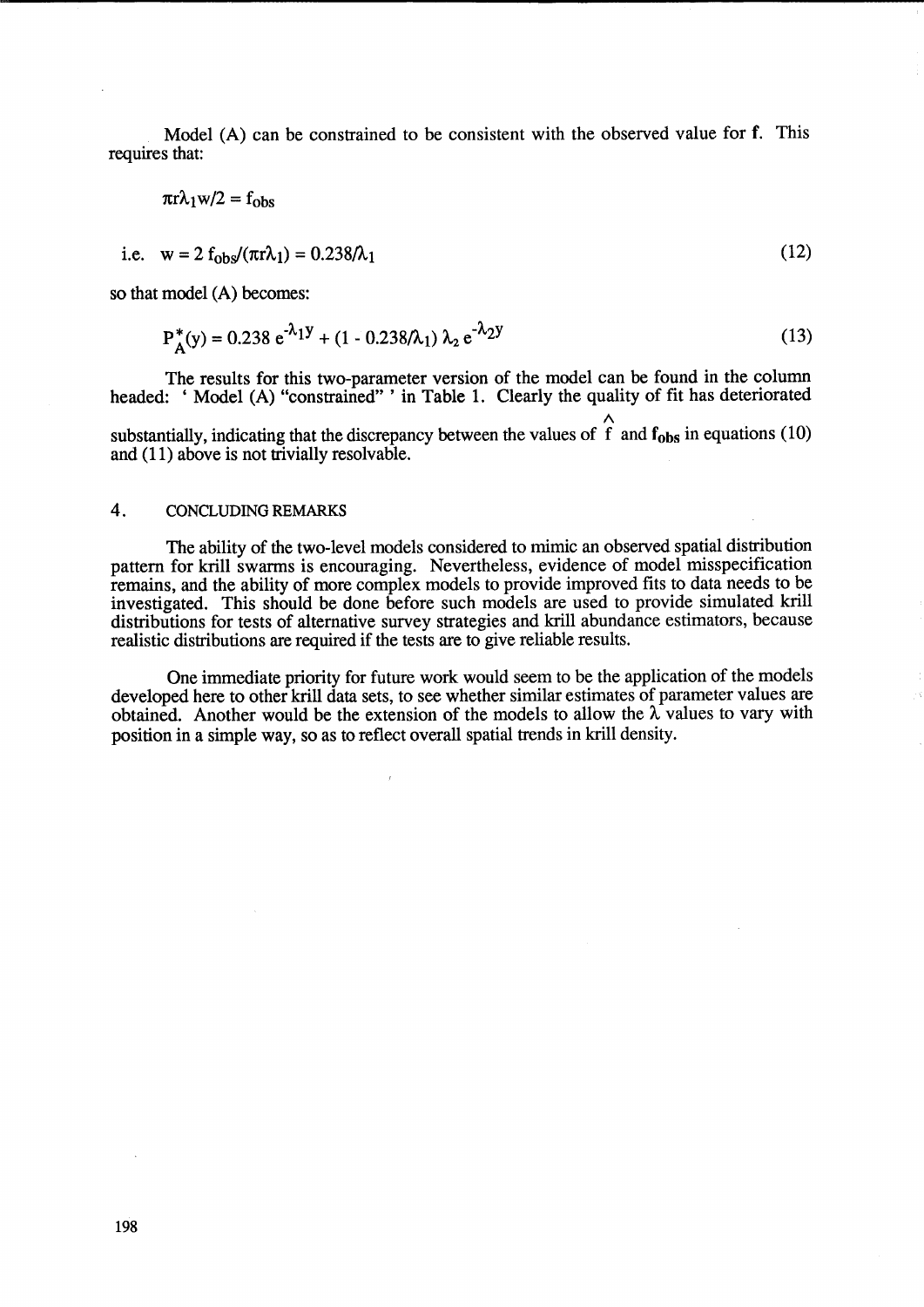### **ACKNOWLEDGEMENTS**

This work was supported in part by the Foundation for Research Development, South Africa.

### **REFERENCES**

- BUTTERWORTH, D.S. 1989. A simulation study of kriU fishing by an individual Japanese trawler. In: *Selected Scientific Papers,* 1988, *Part* 1 *(SC-CAMLR-SSP/S).* CCAMLR, Hobart, Australia: pp. 1-108.
- FISHMAN, G.S. 1973. *Concepts and Methods in Discrete Event Digital Simulation.* John WHey and Sons. p. 385.
- FOOTE, K.G. and G. STEFANSSON. 1991. Definition of the Problem of Estimating Fish Abundance Over an Area from Acoustic Line-Transect Measurements of Density. Document *WG-Krill-9J/S.* CCAMLR, Hobart, Australia: p.19.
- MANGEL, M. 1989. Analysis and modelling of the Soviet Southern Ocean krill fleet. In: *Selected Scientific Papers,* 1988, *Part* 1 *(SC-CAMLR-SSP/s).* CCAMLR, Hobart, Australia: 127-235.
- MILLER, D.G.M. and I. HAMPTON. 1989a. KriU aggregation characteristics: spatial distribution patterns from hydroacoustic observations. *Polar Bioi. 10:* 125-134.
- MILLER, D.G.M. and I. HAMPTON. 1989b. Biology and ecology of the Antarctic krill *(Euphausia superba* Dana): A review. *BIOMASS Sci. Ser.* 9: p. 166.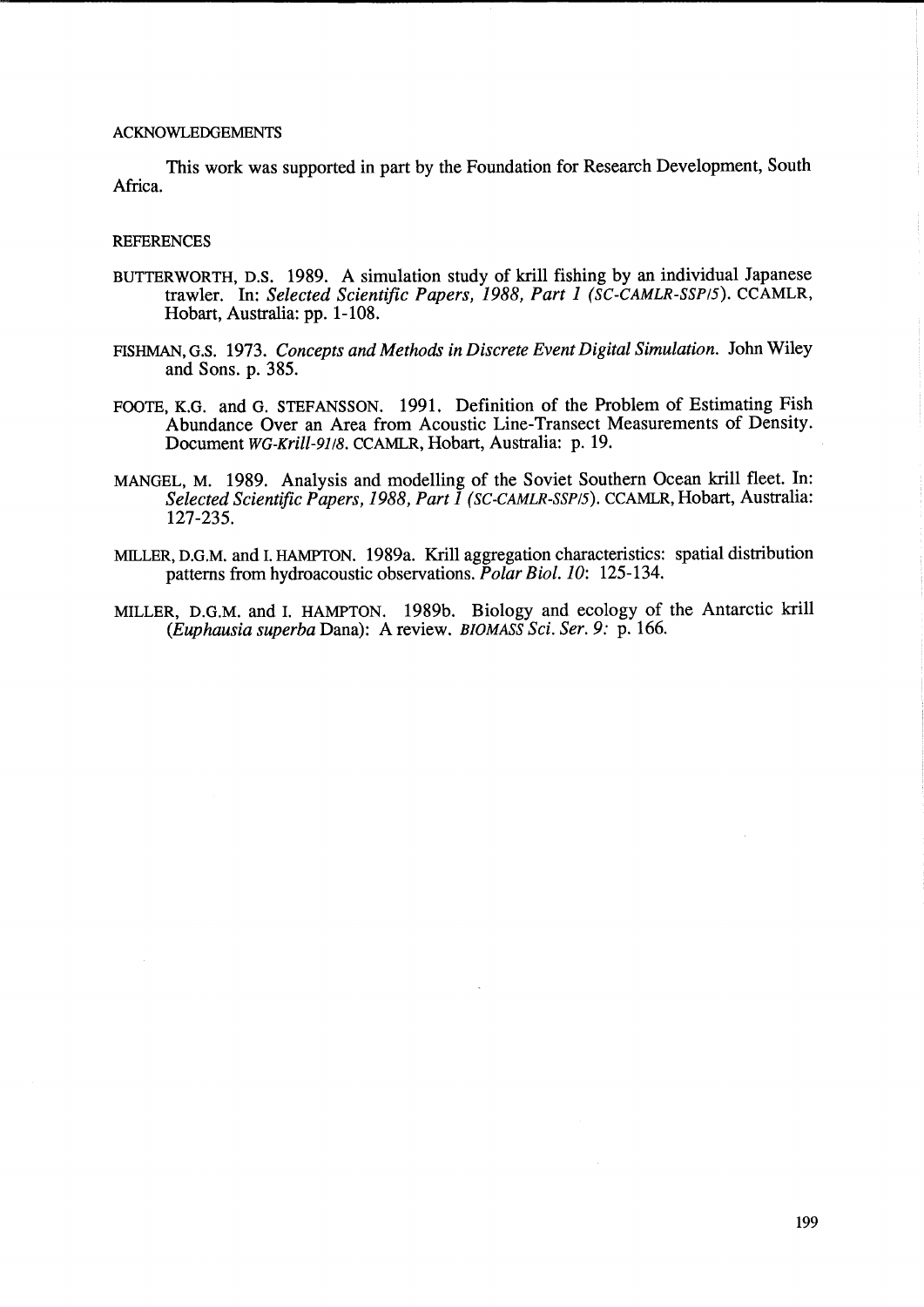| Distance Interval                                                                                                                                                                                                                                                                                                                                                                                    | Observed                                                                               | Negative<br>Exponential                                                              | Model (A)                                                                              | Model(B)                                                                                | Model(A)<br>"constrained"                                                           |
|------------------------------------------------------------------------------------------------------------------------------------------------------------------------------------------------------------------------------------------------------------------------------------------------------------------------------------------------------------------------------------------------------|----------------------------------------------------------------------------------------|--------------------------------------------------------------------------------------|----------------------------------------------------------------------------------------|-----------------------------------------------------------------------------------------|-------------------------------------------------------------------------------------|
| $\bf{0}$<br>0.2<br>0.2<br>0.4<br>÷,<br>0.4<br>0.6<br>$\blacksquare$<br>0.6<br>0.8<br>0.8<br>1.0<br>$\overline{\phantom{0}}$<br>1.0<br>1.2<br>-−<br>1.2<br>1.4<br>1.4<br>1.6<br>$\blacksquare$<br>1.6<br>1.8<br>$\overline{\phantom{a}}$<br>1.8<br>2.0<br>$\overline{\phantom{a}}$<br>2.0<br>3.0<br>$\blacksquare$<br>3.0<br>4.0<br>$\blacksquare$<br>4.0<br>5.0<br>$\frac{1}{2}$<br>5.0<br>$\ddot{}$ | 328<br>277<br>162<br>122<br>86<br>69<br>49<br>42<br>26<br>35<br>101<br>54<br>28<br>187 | 73<br>70<br>66<br>63<br>60<br>58<br>55<br>52<br>50<br>48<br>206<br>163<br>128<br>474 | 287<br>227<br>179<br>141<br>112<br>88<br>70<br>55<br>44<br>35<br>94<br>34<br>16<br>184 | 318<br>254<br>202<br>161<br>128<br>102<br>81<br>65<br>52<br>41<br>108<br>34<br>8<br>192 | 79<br>74<br>69<br>64<br>60<br>56<br>52<br>49<br>46<br>43<br>177<br>129<br>96<br>572 |
| $x^2$<br>d.f.                                                                                                                                                                                                                                                                                                                                                                                        |                                                                                        | 2107<br>13                                                                           | 69<br>10                                                                               | 141<br>10                                                                               | 1929<br>11                                                                          |
| <b>Parameters</b><br>$\lambda_1$ (km <sup>-1</sup> )<br>$\lambda_2$ (km <sup>-1</sup> )<br>W<br>Y(km)                                                                                                                                                                                                                                                                                                |                                                                                        | 0.238                                                                                | 1.19<br>0.04<br>0.86                                                                   | 1.14<br>0.04<br>4.57                                                                    | 0.39<br>0.06<br>(0.61)                                                              |

Table 1: Fits to the frequency distribution of inter-swarm distances by the various models considered. Full descriptions of the models and definitions of their parameters are provided in the text.

 $\bar{L}$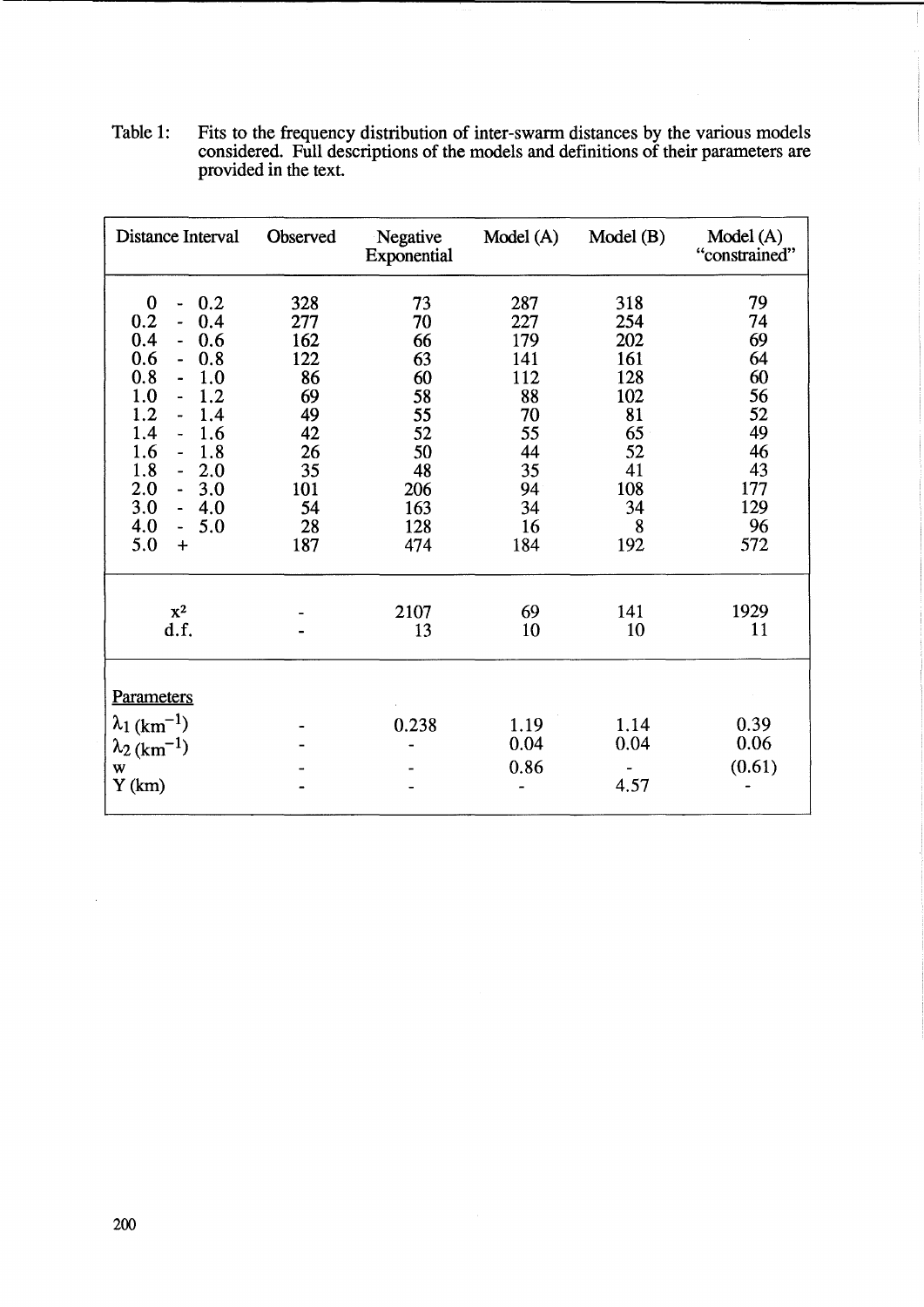

Figure 1: Krill aggregations detected in the south-west Indian Ocean during FIBEX, February to March, 1981. The cruise track of MV *SA Agulhas* is also shown.

201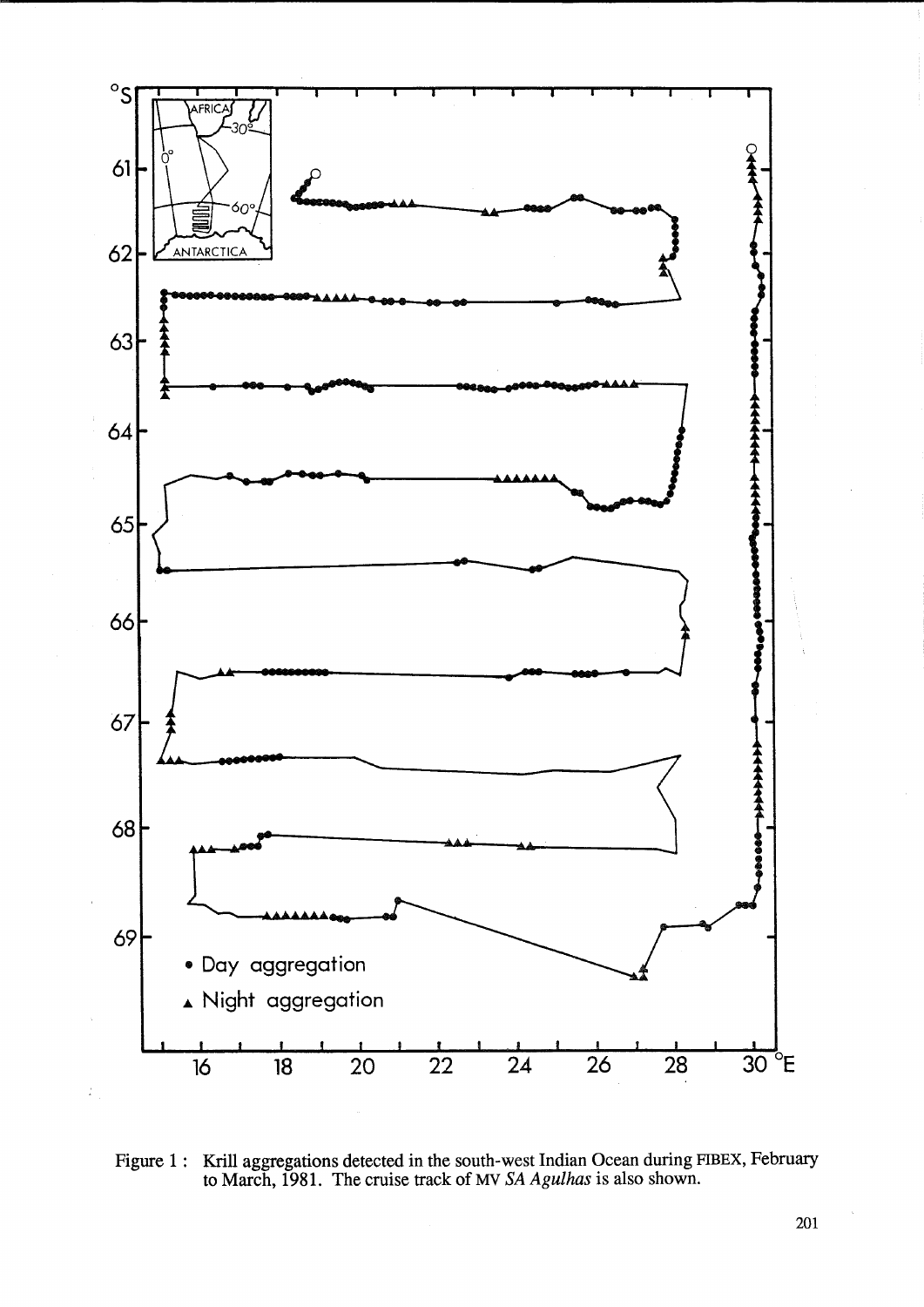

Figure 2: Comparison of the observed frequency distribution of inter-swarm distance (y) with the fits to these data by the negative exponential model, and by the two-level models (A) and (B). The same plot is shown at two different scales to better indicate the behaviour of the fits at small and at large values of y.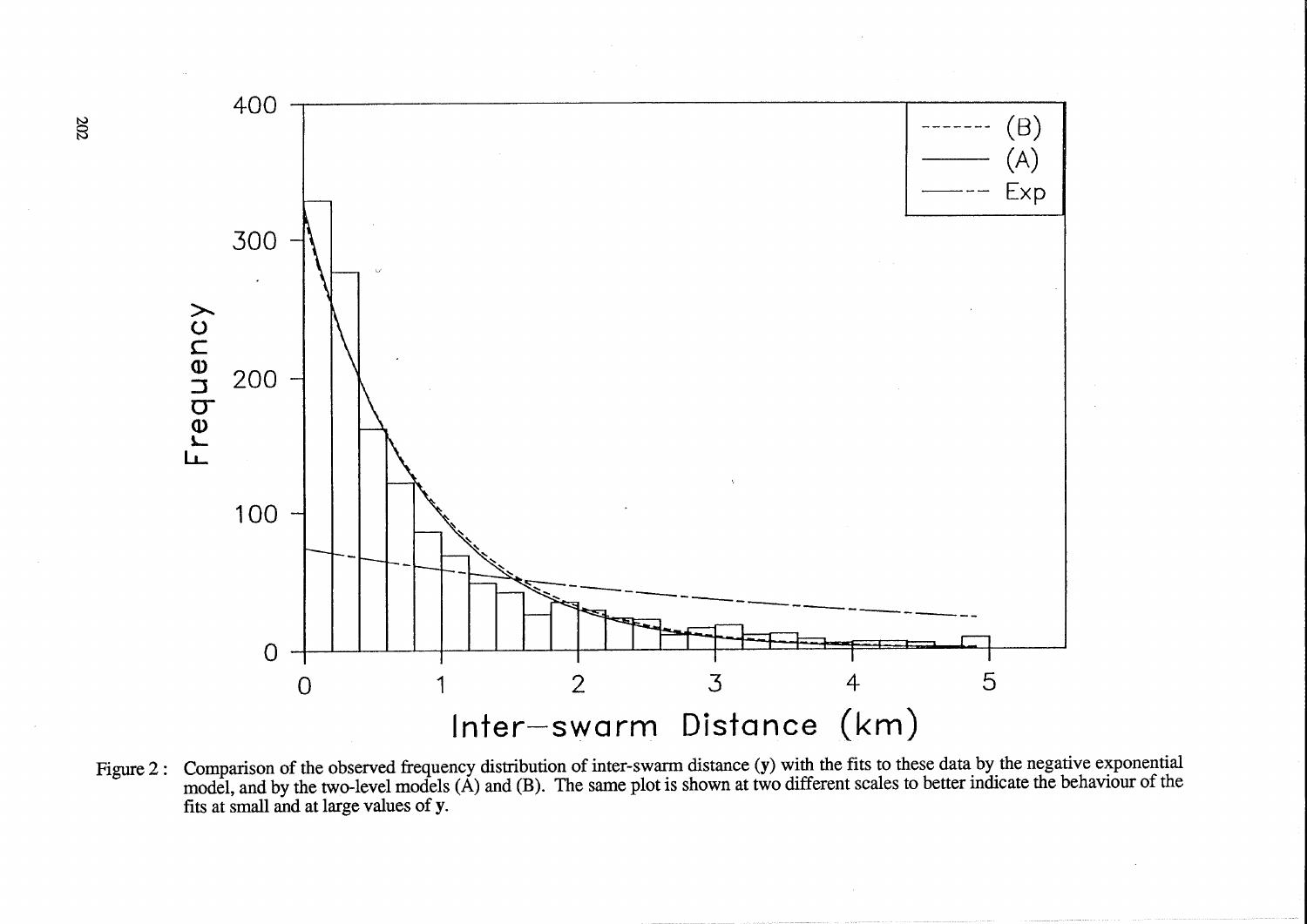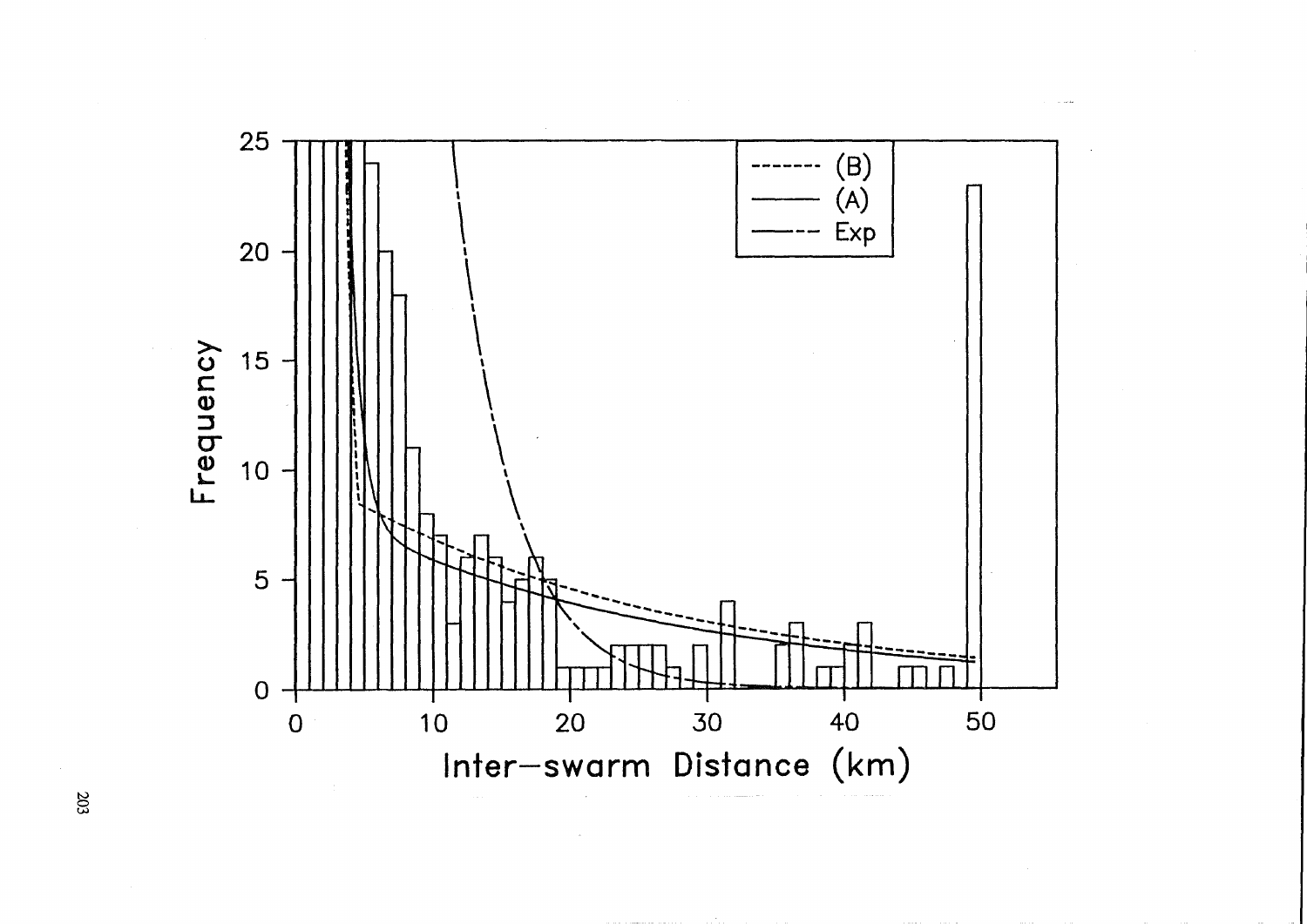# Liste des tableaux

Tableau 1: Ajustements de la distribution de fréquences des distances séparant les essaims par les divers modèles considérés. Les descriptions intégrales des modèles et les définitions de leurs paramètres figurent dans le texte.

# Liste des figures

- Concentrations de krill détectées dans le secteur sud-ouest de l'océan Indien Figure 1: pendant la campagne FIBEX, de février à mars 1981 et trajet du MV SA Agulhas.
- Figure 2: Comparaison de la distribution observée de fréquences de distances entre les essaims (v) avec l'ajustement de ces données par le modèle exponentiel négatif, et par les modèles à deux niveaux (A) et (B). Ce tracé est présenté à deux échelles différentes pour mieux indiquer le comportement des ajustements à des valeurs faibles ou élevées de y.

#### Список таблиц

Таблица 1: Подгонки к частотному распределению расстояний между скоплениями различными рассмотренными моделями. Полные описания моделей и определения их параметров приводятся в тексте.

#### Список рисунков

- Рисунок 1: Агрегации криля, зарегистрированные в юго-западной части Индийского океана в ходе съемки FIBEX в феврале-марте 1981 г. Также указан маршрут плавания SA Agulhas.
- Рисунок 2: Сравнение зарегистрированного частотного распределения расстояний между скоплениями (у) с подгонками к этим данным негативной экспоненциальной моделью, и двухступенчатыми моделями (А) и (В). Та же схема показана в двух разных масштабах в целях лучшей индикации поведения подгонок при больших и малых значениях у.

# Lista de las tablas

Ajustes de la distribución de las distancias entre cardúmenes realizados por los Tabla 1: diversos modelos considerados. En el texto se proporciona una descripción completa de los modelos y de las definiciones de sus parámetros.

### Lista de las figuras

Concentraciones de krill detectadas en el océano Indico sudoccidental durante Figura 1: FIBEX, febrero a marzo de 1981. Se muestra además la derrota del buque SA Agulhas.